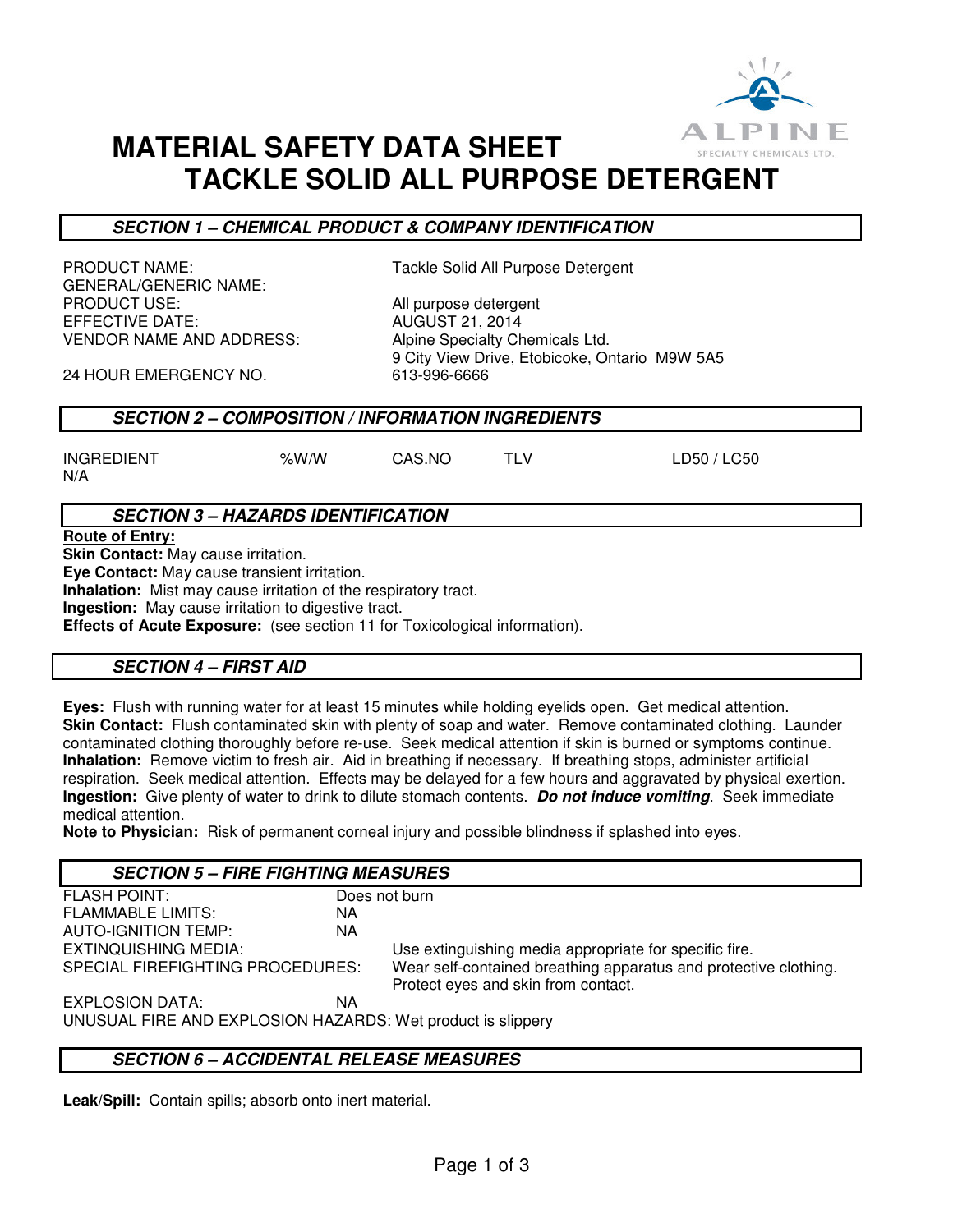### **SECTION 7 – HANDLING AND STORAGE**

**Handling Procedures**: Avoid all skin contact. Ventilate adequately, otherwise wear an appropriate breathing apparatus. Avoid contact with eyes, skin or clothing. . Keep container closed when not in use. **Storage Procedures**: Keep from freezing. Keep containers closed when not in use.

### **SECTION 8 – EXPOSURE CONTROLS**

**PROTECTIVE EQUIPMENT TO BE USED:**  RESPIRATORY PROTECTION: NA VENTILATION: CENTILATION: General ventilation adequate.<br>
PROTECTIVE GLOVES: Chemical resistant gloves for PROTECTIVE GLOVES:<br>
EYE PROTECTION: Safety glasses or goggles. Eve wash facility recor EYE PROTECTION: Safety glasses or goggles. Eye wash facility recommended.<br>OTHER PROTECTIVE MEASURES: Wash thoroughly after handling. Launder contaminated cloth Wash thoroughly after handling. Launder contaminated clothing before reuse. Keep containers closed when not in use and away from high humidity. Do not exceed storage temperatures of 100°F.

| <b>SECTION 9 - PHYSICAL PROPERTIES</b> |              |
|----------------------------------------|--------------|
| PHYSICAL STATE:                        | Solid        |
| APPEARANCE AND ODOUR:                  | <b>Block</b> |
| <b>SPECIFIC GRAVITY/DENSITY</b>        | $1.2 - 1.3$  |
| <b>VAPOUR PRESSURE:</b>                | ΝA           |
| VAPOUR DENSITY:                        | NA           |
| PH (5% solution):                      | $9.5 - 10.5$ |
| EVAPORATION RATE:                      | ΝA           |
| <b>BOILING POINT:</b>                  | NA           |
| WATER SOLUBILITY:                      | Complete     |
| <b>FREEZING POINT:</b>                 | ΝA           |

STABILITY: STABILITY: INCOMPATIBILITY:<br>
HAZARDOUS DECOMPOSITION PRODUCTS: Oxides of sulfur<br>
Oxides of sulfur HAZARDOUS DECOMPOSITION PRODUCTS:

| <b>SECTION 11 - TOXICOLIGICAL INFORMATION</b>                          |  |
|------------------------------------------------------------------------|--|
| NA                                                                     |  |
| <b>EFFECTS OF ACCUTE EXPOSURE:</b>                                     |  |
| Mild skin irritant.                                                    |  |
| Mild eye irritant.                                                     |  |
| Ingestion can cause gastrointestinal irritation, nausea, vomiting, and |  |
| diarrhea.                                                              |  |
| None known                                                             |  |
| Slight                                                                 |  |
| ND.                                                                    |  |
| ND.                                                                    |  |
| ND.                                                                    |  |
| ND.                                                                    |  |
| ND                                                                     |  |
|                                                                        |  |

### **SECTION 12 – ECOLOLGICAL CONSIDERATION**

### **SECTION 13 – DISPOSAL CONSIDERATIONS**